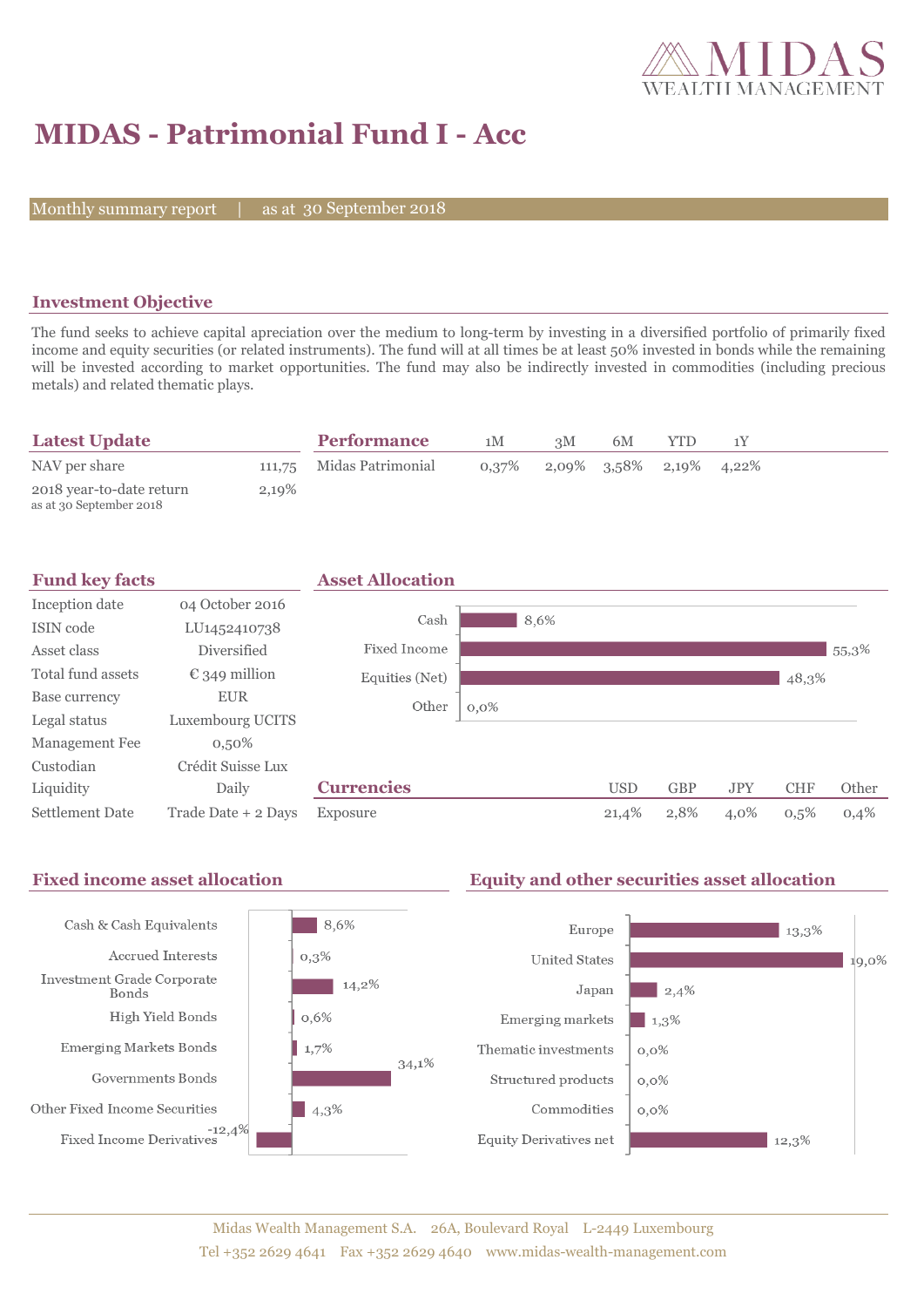

# **MIDAS - Patrimonial Fund I - Acc**

Monthly summary report | as at 30 September 2018

| Top 10 fixed income holdings          | <b>YTM</b> | Rating     | Weight  | <b>Fixed income rating breakdown</b> |
|---------------------------------------|------------|------------|---------|--------------------------------------|
| DEUTSCHLAND REP : DBR 0 1/2 08/15/27  | 0,4%       | <b>AAA</b> | 5.5%    |                                      |
| FRANCE O.A.T.: FRTR 0 1/2 05/25/25    | $0,3\%$    | AA         | $3,2\%$ | 18,8%<br>AAA                         |
| BTPS: BTPS 1.45 11/15/24              | 2,7%       | <b>BBB</b> | 2,7%    | AA<br>22,8%                          |
| BTPS: BTPS 2 02/01/28                 | $3.0\%$    | <b>BBB</b> | 2,6%    | 6,1%<br>А                            |
| HELLENIC T-BILL: GTB 0 10/05/18       | 0,7%       | B          | 2,5%    | <b>BBB</b><br>39,0%                  |
| AGENCE FRANCAISE : AGFRNC 0 1/8 11/1! | $0,3\%$    | AA         | $2,3\%$ | <b>BB</b><br>$3,2\%$                 |
| GAZPROMBANK: GPBRU 3.984 10/30/18     | 3,3%       | $BB+$      | 1,7%    | B<br>4,6%                            |
| SPANISH GOV'T: SPGB 1.6 04/30/25      | 0,9%       | $BBB+$     | 1,6%    | CCC<br>$0,0\%$                       |
| BNP PARIBAS : BNP 2 1/4 01/11/27      | 2,2%       | $BBB+$     | $1,2\%$ |                                      |
| ALLIANDER: ALLRNV 07/8 04/22/26       | 0,9%       | $AA-$      | 1,1%    | <b>NR</b><br>15,5%                   |

| Sector             | Weight | <b>Equity sector breakdown</b>                                                                                                                                                                                 |  |  |
|--------------------|--------|----------------------------------------------------------------------------------------------------------------------------------------------------------------------------------------------------------------|--|--|
|                    |        | <b>Consumer Discretionary</b><br>13,5%                                                                                                                                                                         |  |  |
|                    |        | <b>Consumer Staples</b><br>$9,5\%$                                                                                                                                                                             |  |  |
|                    |        | Energy<br>5,0%                                                                                                                                                                                                 |  |  |
|                    |        | Financials<br>14,7%                                                                                                                                                                                            |  |  |
|                    |        | Health Care<br>12,4%                                                                                                                                                                                           |  |  |
|                    |        | <b>Information Technology</b><br>$15,3\%$                                                                                                                                                                      |  |  |
| Financials         | 0,8%   | Industrials<br>11,2%<br>Materials                                                                                                                                                                              |  |  |
| Financials         | 0,8%   | $4,5\%$<br><b>Communication Services</b><br>8,8%                                                                                                                                                               |  |  |
|                    |        | Utilities<br>$\blacksquare$ 1,1%                                                                                                                                                                               |  |  |
| <b>Health Care</b> | 0,7%   | Real Estate<br>4,0%                                                                                                                                                                                            |  |  |
|                    |        | Consumer Discretionar 0,9%<br>Information Technolog 0,9%<br>Information Technolog 0,8%<br>Consumer Discretionar 0,8%<br>Information Technolog 0,8%<br>Information Technolog 0,8%<br>Communication Service 0,7% |  |  |

### **Top 5 funds and other holdings**

| Amundi Japan TOPIX ETF       | 2,5% |
|------------------------------|------|
| <b>MM</b> Convertible Europe | 1,5% |